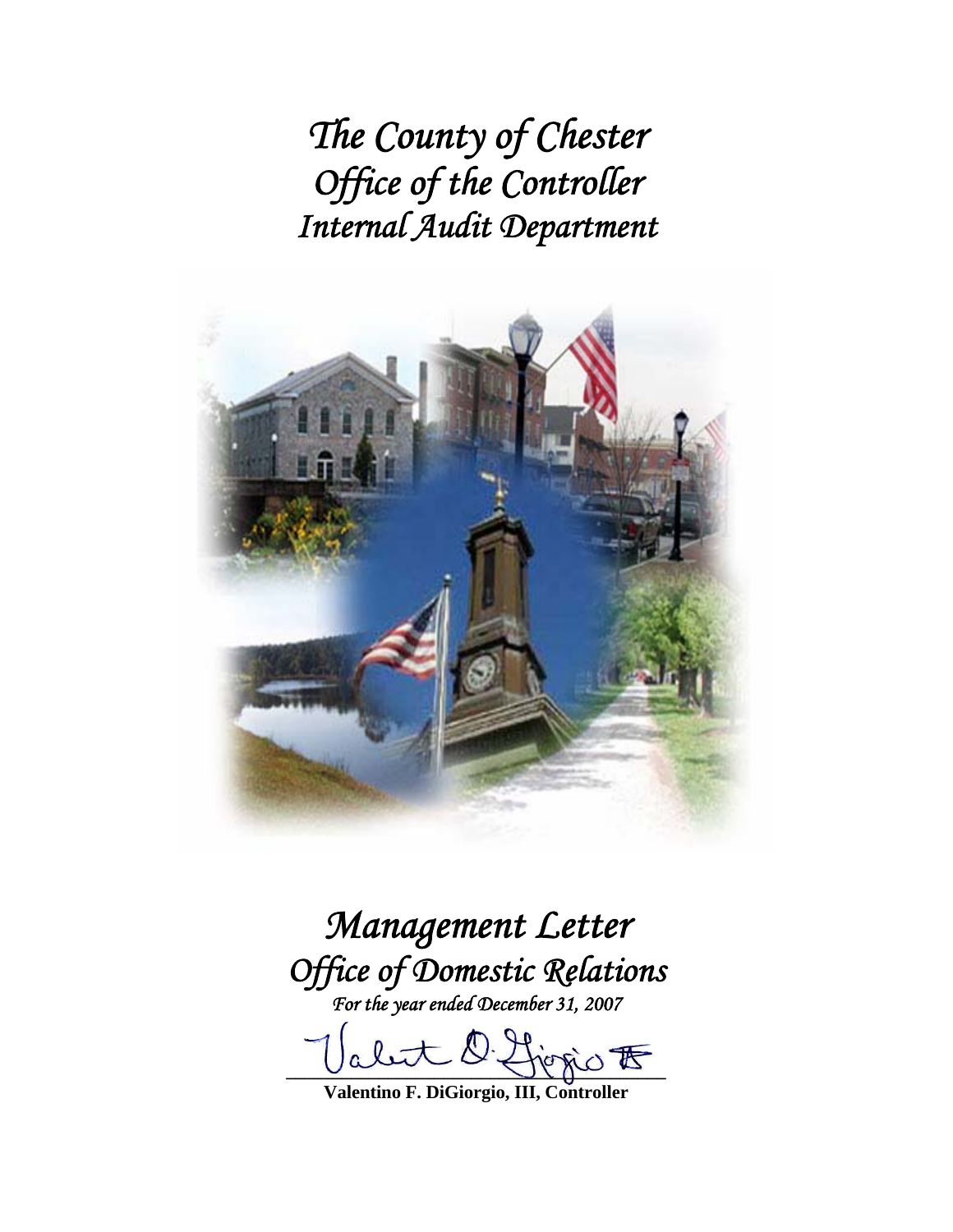## **To: Joseph Waters, Director**

#### *Introduction*

On April 22, 2008, Internal Audit completed an audit of the *Office of Domestic Relations* for the year ended December 31, 2007. Carissa Petrelia was the auditor-in-charge under the supervision of Sharon Kaye Jones, CIA, Internal Audit Manager. This audit was conducted as a result of a risk re-assessment that occurred in 2006. The scope of our audit was limited to a review of the Domestic Relations checking account.

#### *Executive Summary*

Internal Audit noted significant internal control weaknesses with respect to the recording, balancing and safeguarding of Domestic Relations *over the counter* cash receipts. It is recommended that Management take corrective action immediately to minimize further risk to the County and/or the Office of Domestic Relations. Based on our testing and observations, it is our opinion that these deficiencies are not the result of negligence or deliberate misconduct, but instead are the consequence of one or more of the following:

- Lack of sufficient management supervision and review
- Improper accounting procedures
- Lack of sufficient attention to County policies
- Lack of segregation of duties
- Oversights and human error

Internal Audit would like to thank the management and staff of the *Office of Domestic Relations* for their cooperation and assistance during the course of this audit. We have provided herein a copy of our "Audit Findings" and "Recommendations" for your review and comment.

Please feel free to contact our office at (610) 344-6064 should you have any questions or concerns.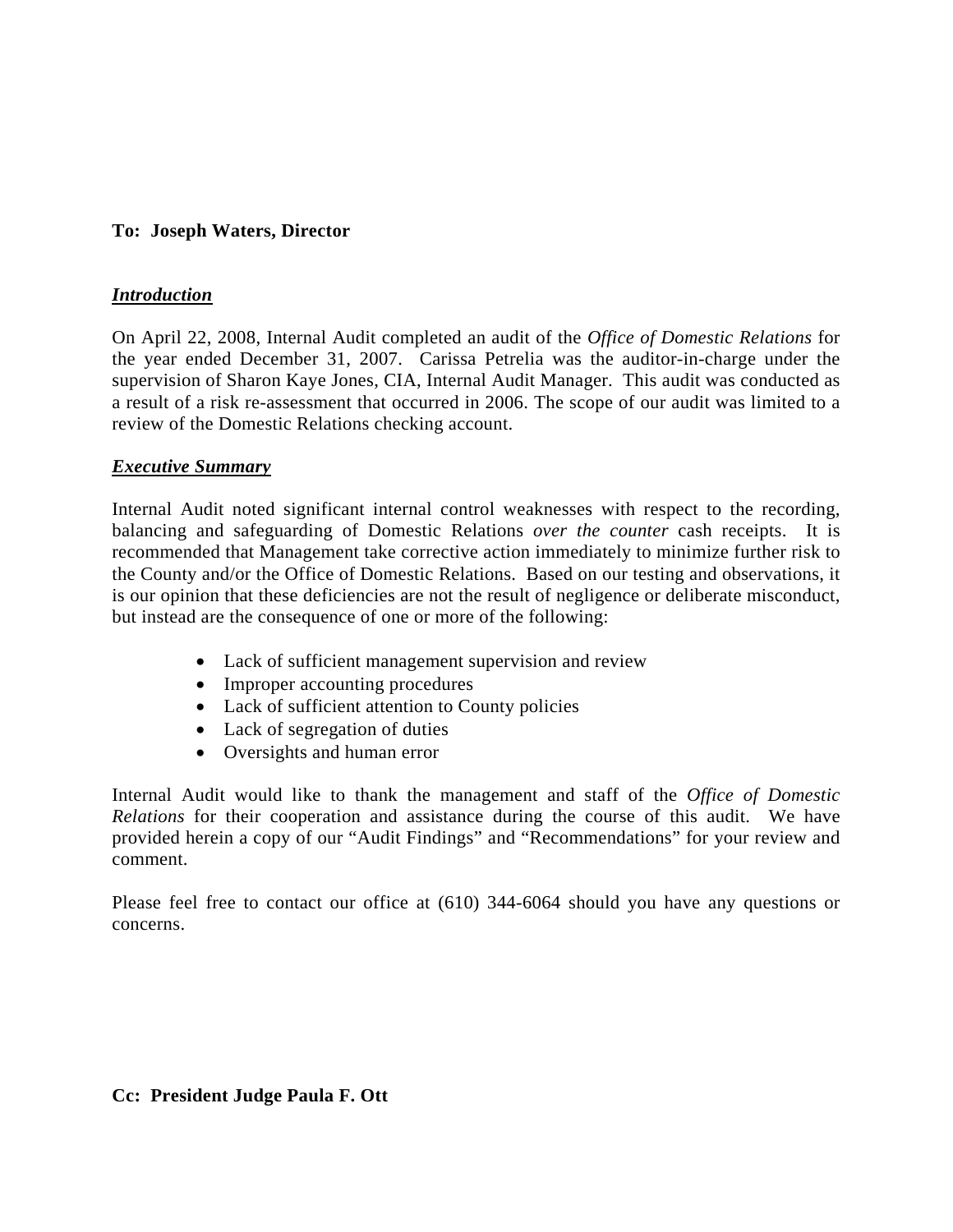# **COUNTY OF CHESTER OFFICE OF DOMESTIC RELATIONS FINDINGS AND RECOMMENDATIONS**

## **FOR THE YEAR ENDED DECEMBER 31, 2007**

## **I. INTERNAL CONTROL FINDINGS AND RECOMMENDATIONS**

#### RECORDKEEPING/RECONCILIATION

#### Finding 1: Cash

Internal Audit noted the following:

- The checking account should function as a "zero-balance" account but instead maintains an unsupported balance of \$4,202.70.
- There was no department follow-up on an October, 2005 support payment which belongs to DPW but remains on Domestic Relations' books as a deposit in transit.
- Refund checks are written out of the "zero-balance" account. Over the counter petition payments are deposited into the checking account to offset the disbursement.
- There is no independent review of account reconciliations prepared by the bookkeeper.
- A check was issued out of sequence with no description provided on the stub. The check was presumed by the department to be void.
- The department is not requesting reimbursement from the County or from the bank for fees charged by the bank and deducted from the checking account.
- The department is not preparing standard monthly book to bank reconciliations. There is currently no running balance in the checkbook to compare and reconcile to the bank.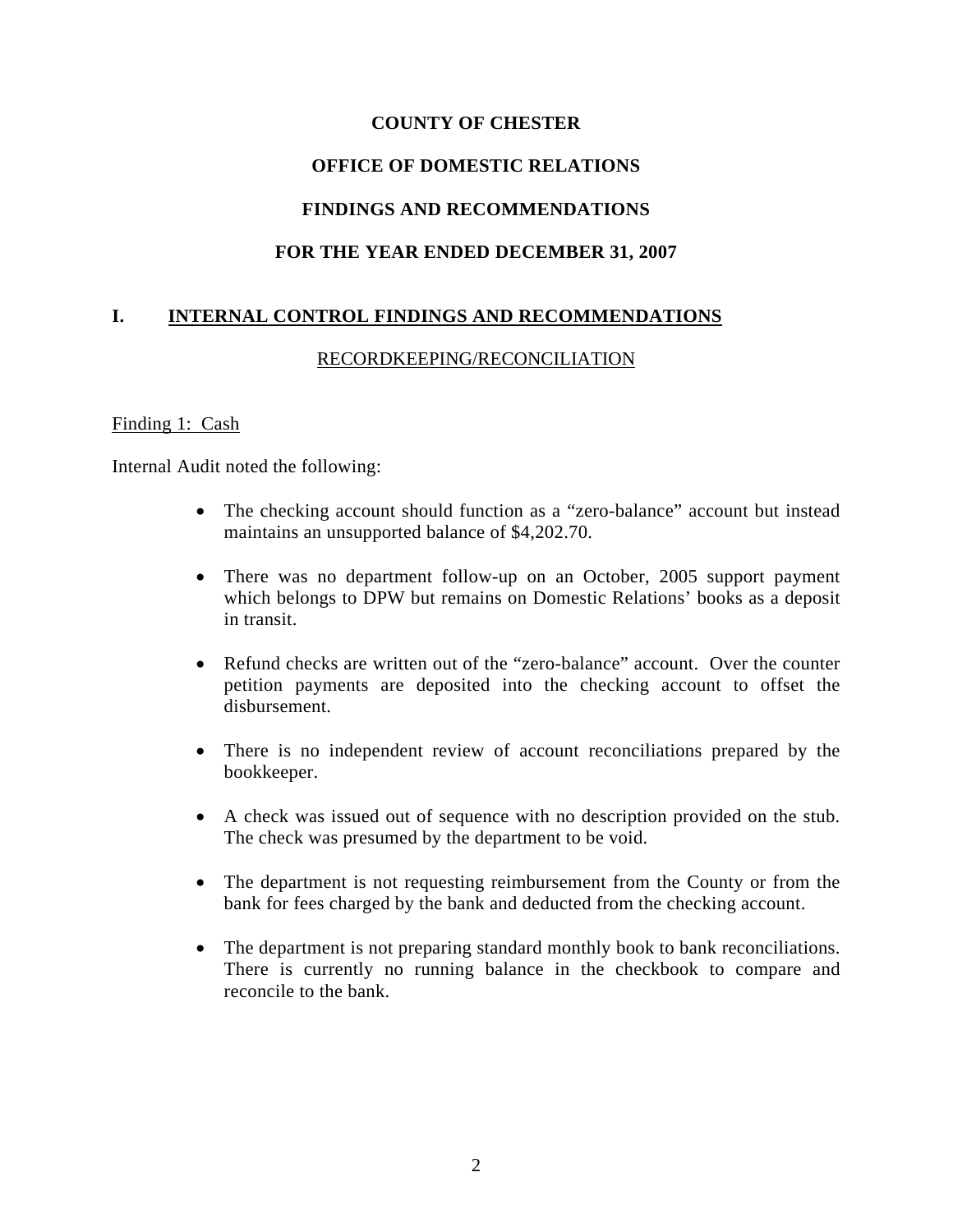# **COUNTY OF CHESTER OFFICE OF DOMESTIC RELATIONS FINDINGS AND RECOMMENDATIONS FOR THE YEAR ENDED DECEMBER 31, 2007**

#### **I. INTERNAL CONTROL FINDINGS AND RECOMMENDATIONS**

#### RECORDKEEPING/RECONCILIATION

#### Finding 1: Cash (continued)

#### Recommendation

Internal audit recommends that the department follow generally accepted accounting principals when performing monthly book to bank reconciliations and that the monthly book to bank reconciliations be reviewed by an independent third party who is not involved with performing day to day accounting records for over the counter child support payments. Since the checking account maintained by Domestic Relations functions strictly as a "pass through" account, no disbursements other than those initiated by the state are appropriate. Due to the fact that "check" disbursements will no longer be allowed, a checkbook is not necessary and should be properly destroyed. For refunds that are deemed necessary, Internal Audit recommends that the department submit a voucher to the Controller's Accounts Payable Department for payment. It is recommended that the department maintain an account balance roll forward, in order to support the above mentioned records. Domestic Relations should write a check to the County to return the unsupported balance of \$4,202.70. (This should be the last check to be written out of the account). Domestic Relations also needs to contact DPW to make sure that they get the money owed to them.

#### Auditee Response

*Thank you for the opportunity to comment on the audit recently completed in this office. I concur with your single finding and agree to make changes internally to improve our record keeping/reconciliation of the DRO checking account. I would like to take this opportunity to comment that all funds audited for 2007 were accounted for. The closing of the checking account will, in and of itself eliminate the concerns of the auditor.*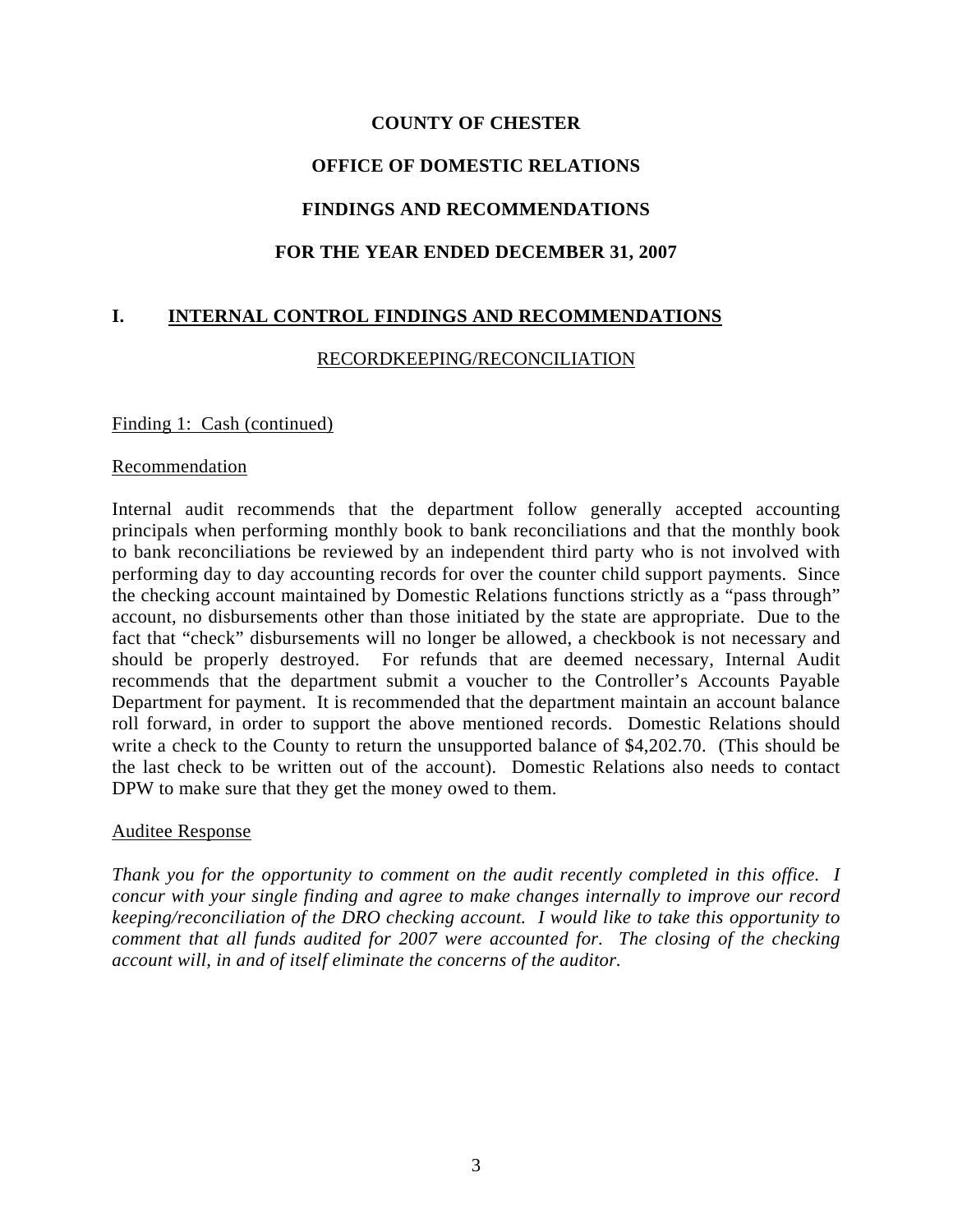# **COUNTY OF CHESTER**

#### **OFFICE OF DOMESTIC RELATIONS**

#### **FINDINGS AND RECOMMENDATIONS**

#### **FOR THE YEAR ENDED DECEMBER 31, 2007**

#### **I. INTERNAL CONTROL FINDINGS AND RECOMMENDATIONS**

#### SAFEGUARDING OF ASSETS

#### Finding 1: Cash Receipts

Internal Audit noted the following:

- A daily deposit slip was not dated; therefore Internal Audit could not verify that the money was deposited within one business day.
- The cashier's backup during lunch and breaks uses the same cash drawer as the primary cashier.
- There is no verification by the primary cashier upon her return that the \$100 bank is still intact.
- Monies receipted after 12:30 are kept in an unsealed envelope in the safe until the next business day. The money is not counted or verified by an independent person at the end of the day.
- The \$100 cash drawer is kept in the safe until the next business day. The money is not counted at the start of everyday to ensure that the \$100 remains intact.
- There was a check stub that was not filled out.
- There is only one authorized signer on this account.
- The only authorized signer has access to checkbook.
- There is a signature stamp for this account, which again only requires one signature.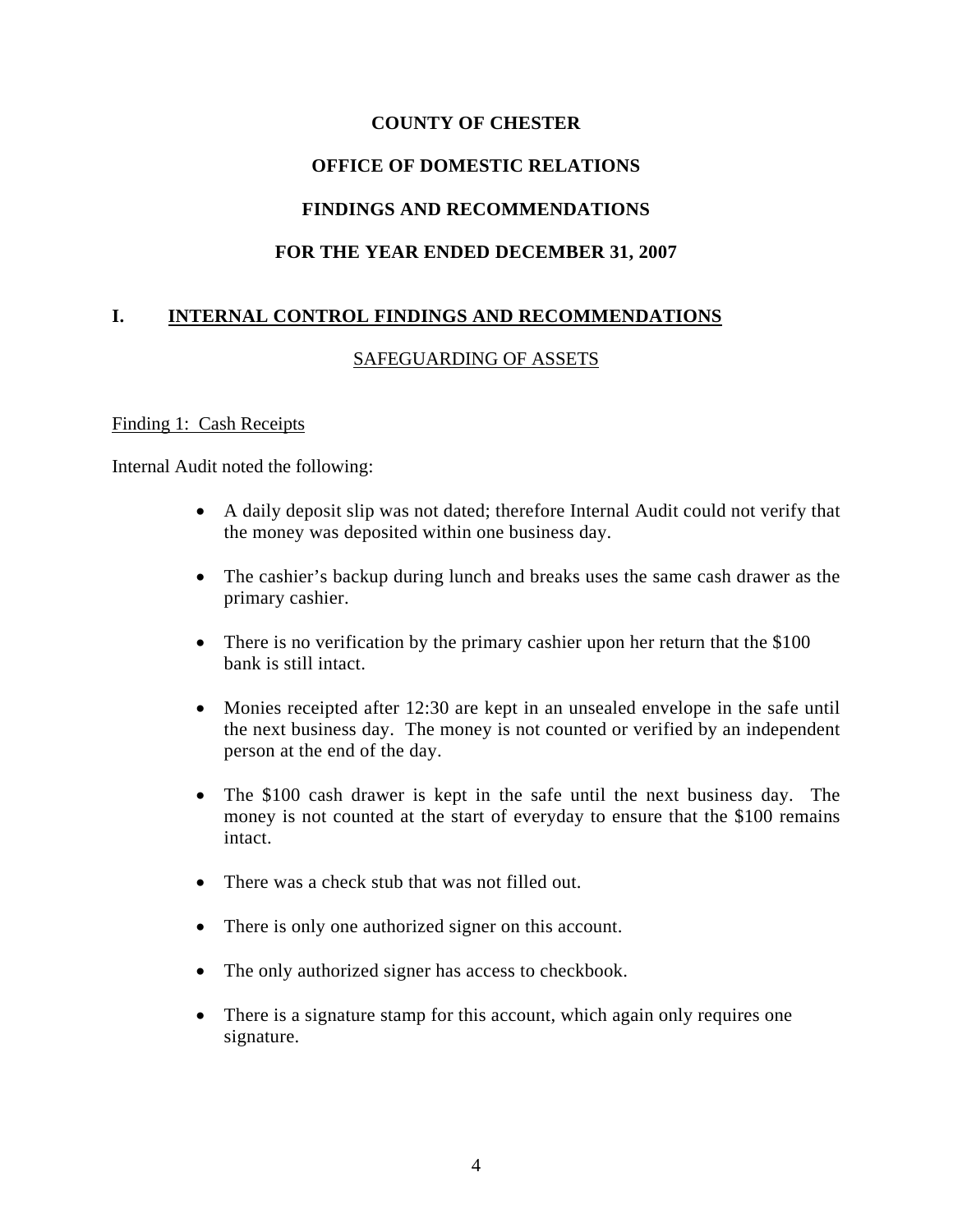# **COUNTY OF CHESTER OFFICE OF DOMESTIC RELATIONS FINDINGS AND RECOMMENDATIONS FOR THE YEAR ENDED DECEMBER 31, 2007**

## **I. INTERNAL CONTROL FINDINGS AND RECOMMENDATIONS**

#### SAFEGUARDING OF ASSETS

#### Finding 1: Cash Receipts (continued)

#### Recommendation

Internal Audit recommends that members of the staff exercise greater care to ensure that deposit slips are completed accurately prior to taking the funds to the bank. Internal Audit also recommends that the management and staff follow generally accepted accounting principals. Separate cash drawers should be established for the primary cashier and her backup. This will provide accountability for shortages/overages that may occur from time to time. At no time should an authorized signer have access to unused checks or the checkbook. By the nature of this account, disbursements other than those initiated by the Commonwealth are inappropriate and should be discontinued immediately. For future refunds the department should follow established county procedures. Internal Audit further recommends that the checks to this account be destroyed along with the signature stamp. The destruction process should be documented and witnessed by two individuals. Cash receipts held over night should be secured in a locked box or bag within the safe until the deposit the next day. Monies should be counted by an independent person at the end of the day.

#### Auditee Response

*Domestic Relations management concurs with the findings and recommendation*.